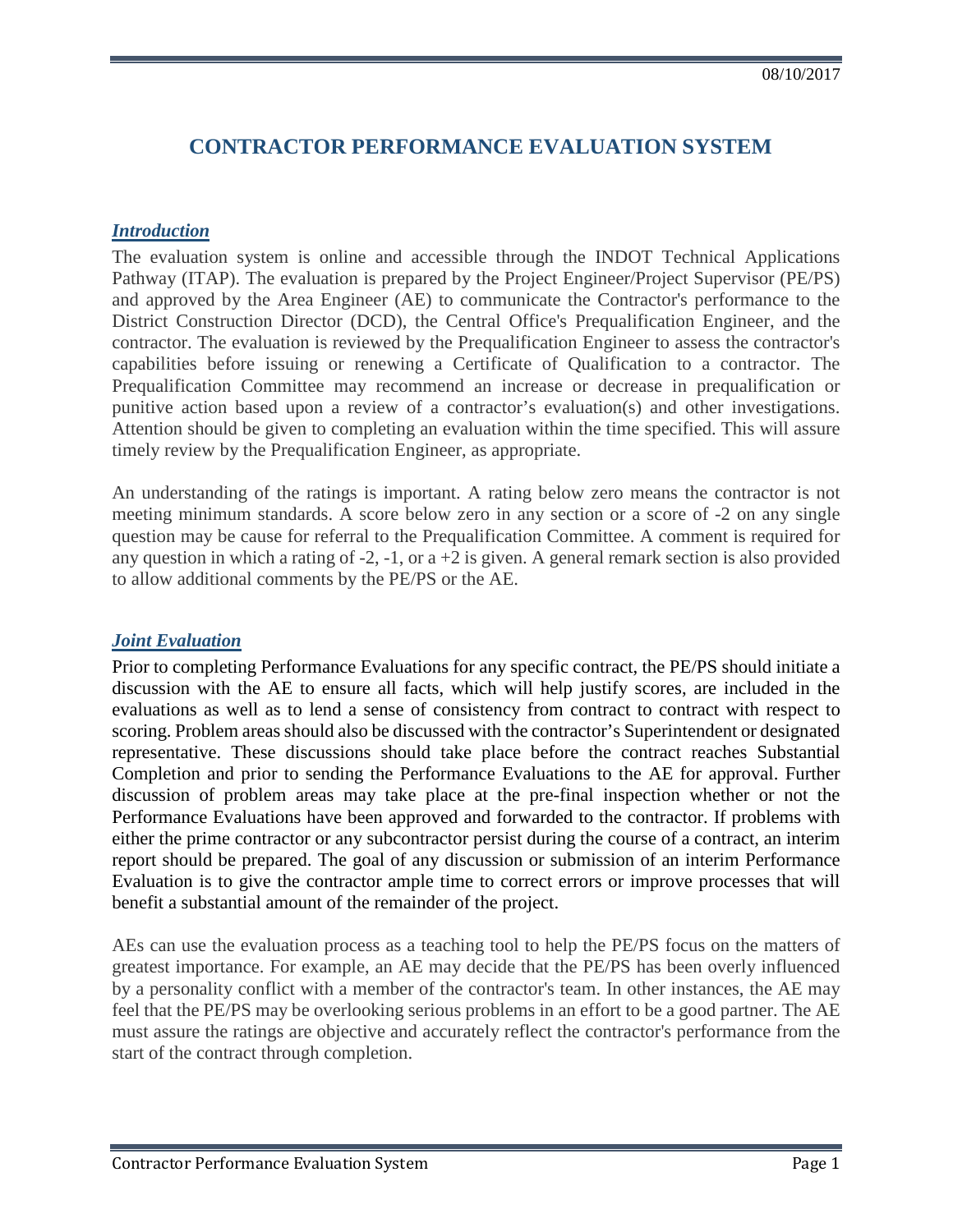If the AE and the PE/PS have drastically different perspectives on how to score a contractor in one or more areas that cannot be reconciled through discussions between the two, they should meet with the DCD who will determine an appropriate score after considering the points of view of the AE and the PE/PS. In all cases, only a single evaluation for each contractor is generated and electronically signed by the PE/PS and approved by the AE. The AE should consult with the DCD any time an evaluation submitted by the PE/PS contains a negative score on any question or an overall score of +10 or more. The consultation should occur prior to the AE's approval of the evaluation. In the case of a negative score, this will give the DCD an opportunity to make contact with the contractor in question, if deemed necessary.

"Guidelines for Contractor Performance Evaluation" and instructions for "Accessing the CPE System and Completing a CPE" are shown below. These guidelines should be followed when filling out the evaluation.

**\_\_\_\_\_\_\_\_\_\_\_\_\_\_\_\_\_\_\_\_\_\_\_\_\_\_\_\_\_\_\_\_\_\_\_\_\_\_\_\_\_\_\_\_\_\_\_\_\_\_\_\_\_**

# **Guidelines for Contractor Performance Evaluation**

## *Evaluation Frequency*

- 1. For contracts substantially complete within one construction season, a Final Evaluation should be completed on or around the Substantial Completion Date. In some instances, it might be more practical to delay the completion of a Final Evaluation until well after the Substantial Completion date. The AE should be involved in making the decision to delay the Final Evaluation.
- 2. For contracts planned for a duration of more than one calendar year, a Year End evaluation shall be prepared at the end of each construction season. In addition, a Final Evaluation shall be prepared on or around the Substantial Completion Date. In the year of Substantial Completion, a Year End Evaluation is not required.
- 3. Interim evaluations may be made at the PE/PS's discretion or upon request of the AE or the Prequalification Engineer. An interim evaluation should be considered on projects if significant problems arise during start-up or early schedule implementation.
- 4. If significant time has elapsed between Substantial Completion and Final Acceptance, or when significant work has taken place during this time period, the PE/PS may submit a second Final Evaluation pertaining to the contractor's performance between these two dates. A good use of this type of evaluation would be to rate a contractor's performance when attempting to obtain a Notice of Termination or on a contract in which significant work was added at the pre-final inspection. A note should be placed in the General Comments stating the time frame this second Final Evaluation covers as well as why the evaluation was necessary.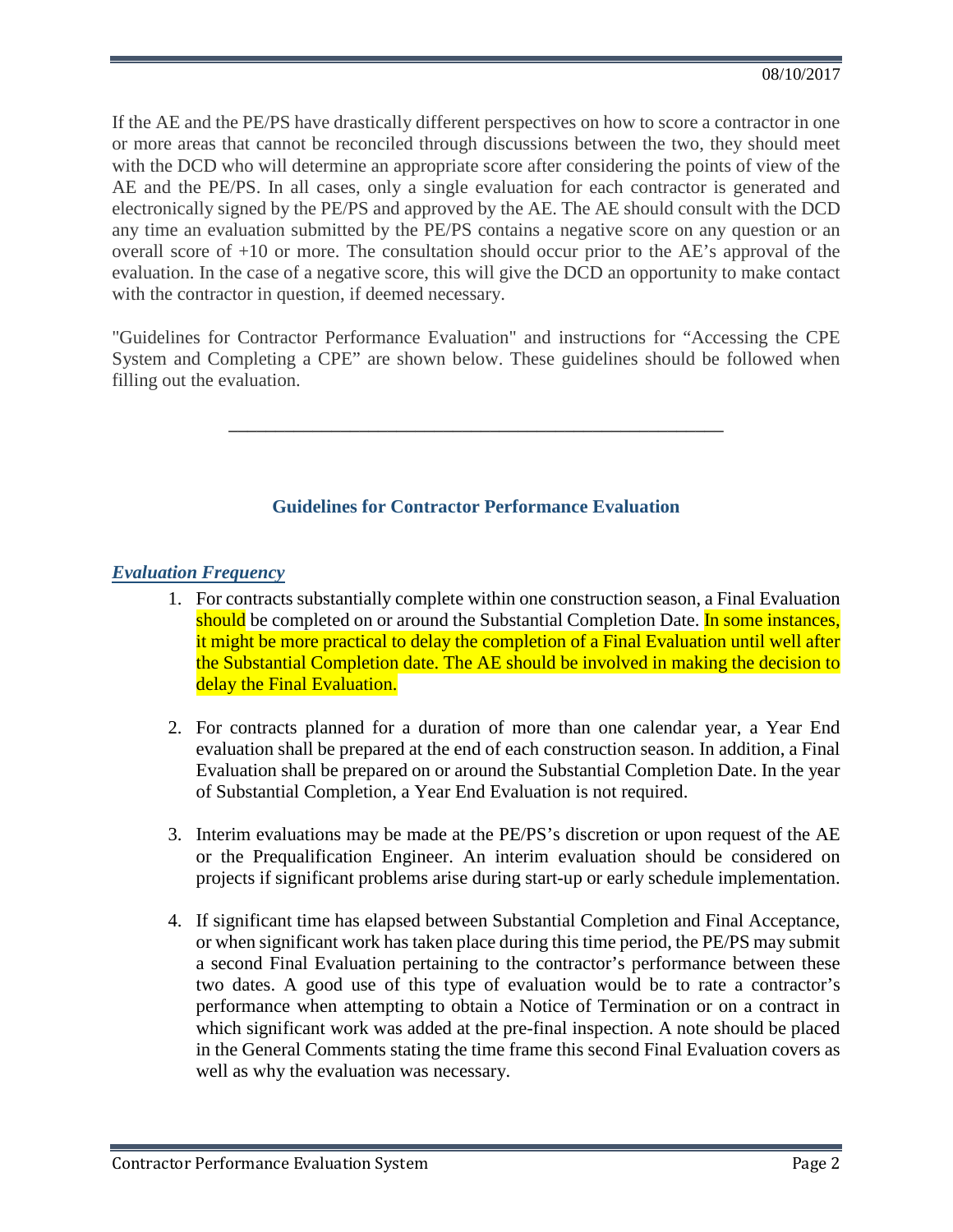5. For subcontractors, evaluations should be performed upon completion of that subcontractor's work items. For subcontractors that work on a contract for more than one construction season on a multi-year contract, the PE/PS should determine the need for a Year End Evaluation. CPE has been set up to hide the questions that do not apply to subcontractors.

As with prime contractors, the PE/PS has the option of preparing an interim evaluation for any subcontractor. INDOT field personnel should use reasonable judgment in determining whether a subcontractor has done sufficient work to make an evaluation meaningful. While the general guideline is to complete an evaluation for any subcontractor performing at least \$10,000 of work on a project, an evaluation is not required when there is insufficient opportunity to observe a subcontractor's performance. The PE/PS always has the option of completing an evaluation even when the amount of work performed is small.

### *Evaluation Considerations*

The evaluation should provide an objective and complete evaluation of contractor performance. The evaluation process is designed to meet two goals. One goal is to help contractors identify areas in which they need to improve their performance. The second goal is to provide objective information on contractor performance for making prequalification decisions and to impose sanctions on contractors that are unwilling or unable to meet INDOT standards.

The basic assumption is that most contractors want to improve and perform acceptable work for INDOT. The PE/PS should discuss performance issues with the contractor as soon as problems are apparent. These discussions should be documented in the daily reports. On-going problems warrant written communications. This written information can be attached to the evaluation to justify scores and provide the background necessary should disputes arise on the contract. Thus, low evaluation scores should not be a surprise to the contractor.

For this process to be effective, the PE/PS must set aside any preconceived ideas-both pro and conthat he/she has about the contractor and quality of its work. The evaluation must focus on experiences specific to that contract. The PE/PS should examine the relationship with the contractor and its performance on the entire project rather than overly focusing on isolated incidents. At the same time, a continuing pattern of problems may warrant low scores. While some disagreements may occur on any project, it is important to look beyond these moments to keep the report as objective as possible.

The evaluation process should begin at the Preconstruction Conference with a discussion to ensure the contractor is familiar with the evaluation process. This is an opportunity to communicate the importance of the evaluation to the contractor and to share the PE/PS's expectations on what is considered acceptable performance. At this time, the prime contractor should designate the person in its organization who should receive the evaluation reports. The preconstruction conference should also be used to discuss events that would trigger an interim report. INDOT and the contractor should determine if there might be a point in the construction process where an interim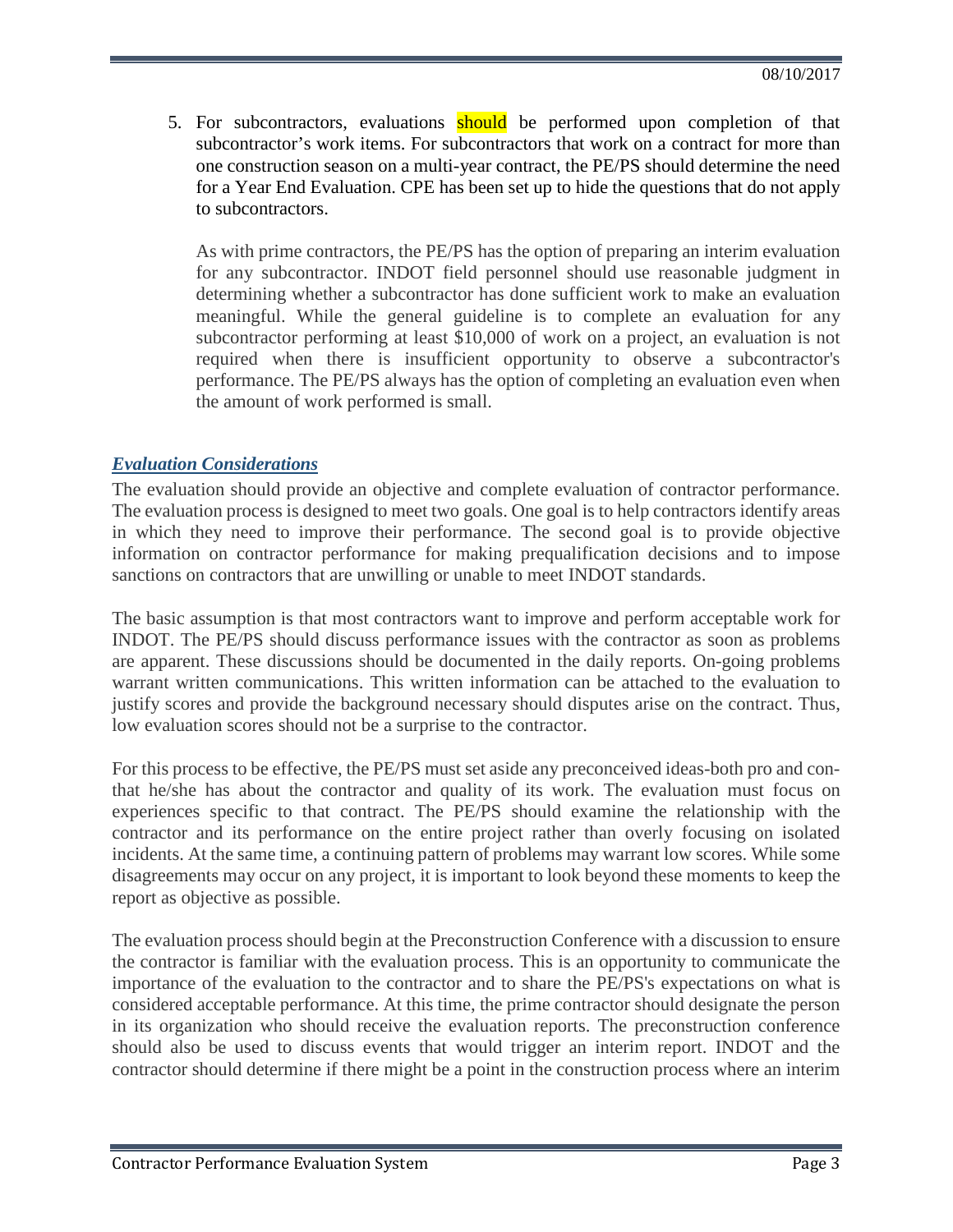report would be of value to both parties and would allow the contractor maximum opportunity to upgrade its performance.

An interim report can be generated at any time during construction and does not necessarily need to be triggered by poor performance. Experience has shown projects that will experience severe problems generally exhibit these problems very early in the process. For this reason, if unreasonable delays in start-up or serious quality or process problems occur within the first 15-45 days, an interim report may be prepared to bring these concerns to the attention of the contractor and if necessary, INDOT management.

#### *Subcontractor Considerations*

While the evaluation of a subcontractor remains a joint effort of the PE/PS and the AE, the PE/PS's assessment may carry more weight in evaluating a subcontractor who is only on the job for a short time. The PE/PS may also need to confer with inspectors who actually observed the subcontractor's work.

Even though a separate evaluation is prepared for each subcontractor, each subcontractor's performance - good and bad - is also a reflection on the prime contractor and should be considered in determining the appropriate rating for the prime.

Deficiencies noted with respect to a subcontractor's work should be discussed prior to the completion of their work. It is understood that, often, subcontractors might only be present for a short duration, and that discussion of deficiencies might not be possible prior to the completion of a Final Performance Evaluation. In these instances, the PE/PS should make phone or e-mail contact with the subcontractor's project representative to discuss problem areas prior to submitting their Performance Evaluation for approval.

### *Grading Scale*

- +2 For outstanding performance throughout the project that strongly contributed to the success of the project.
- +1 For performance above expectations throughout the project.
- 0 For adequate performance meeting expectations.
- -1 For periodic inadequate performance, causing occasional problems that adversely affected the project.
- -2 For consistently inadequate performance, causing constant problems that adversely affected the project.
- N/A If there were insufficient opportunities to observe contractor's performance in this area.

The following are intended to be a general guide on when a particular score should be given:

The +2 score should be given when a contractor has virtually always fulfilled its obligations and has done so completely and without prompting. This rating may be used when the contractor has exceeded requirements to build a good product and may have exercised ingenuity to improve the product and/or lower the cost. This rating is for exceptional performance.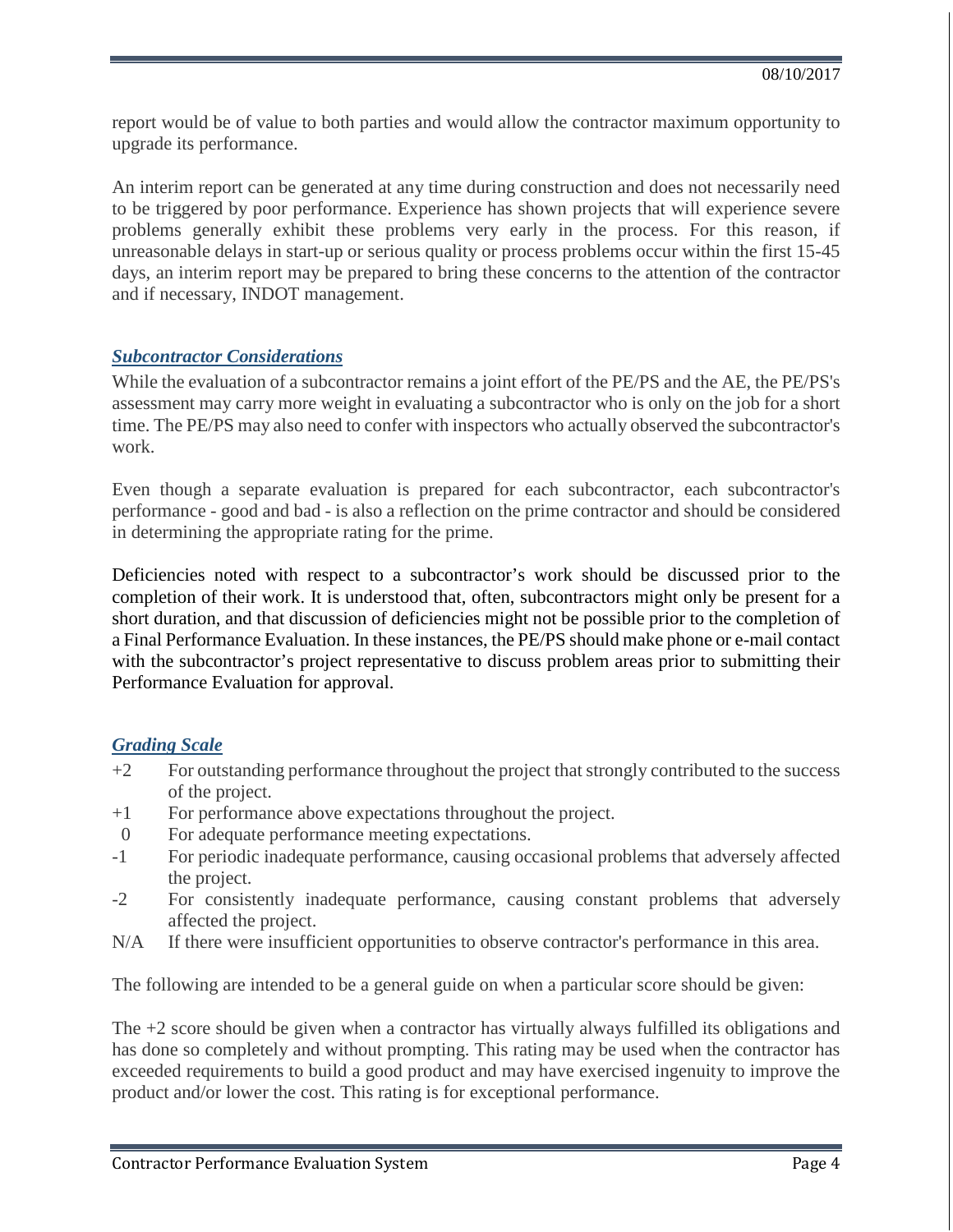The +1 score should be given when a contractor has diligently fulfilled its obligations, has had significantly less difficulties than might be expected on an operation of the type performed and has required minimal prompting to correct any problem areas. This rating is for above average performance.

A 0 score should be given when performance is satisfactory. The contractor has generally performed its obligations satisfactorily. The problems experienced and PE/PS directed corrective actions are average for an operation of the type being performed. The product meets the required criteria. This rating is for average or at-standard performance.

The -1 score should be given when performance is satisfactory only after repeated prompting by the PE/PS and/or directed repairs or replacement is required. Habitually late paperwork, unjustified delays and marginal product may prompt this rating. The contractor fulfills obligations only after repeated failures or repeated directives. This rating is for below average performance.

The -2 score should be given for generally unsatisfactory performance. This rating indicates the contractor failed to perform obligations correctly even when reminded and directed to do so. Poor product, improper attitude to direction, and failure to timely prosecute the work may prompt this rating. This rating is for excessively poor performance.

## *Organization, Equipment, and Personnel*

This section relates to the quality and quantity of the contractor's workers both supervisory and non-supervisory, the contractor's understanding of the project reflected in the employee and subcontractor selection, and the quality and quantity of equipment mobilized to the project. Organization also includes attention to important required details such as DBE/MBE/WBE/IVBE requirements, wage rate compliance, and submission of certified payrolls.

## *Prosecution of the Work*

This section relates to the ability of the contractor to perform the work pursuant to any required phasing, in accordance with the contractor's schedule, the quality and accuracy of the schedule, and the attainment of completion date(s). Also included is the contractor's work coordination, specifically, working with the PE/PS on daily scheduling, moving the project forward while maintaining a safe workplace, required traffic control, required erosion and environmental controls, and timely submission of material certifications, shop drawings, delivery tickets, wage schedules, and other required documentation.

## *General Relationships-Cooperation*

This section relates to the ability of the contractor to work cooperatively and constructively with INDOT and other necessary participants on the project. This includes the level of successful planning, coordination, and degree of consideration shown with the PE/PS, utilities, railroads, adjacent landowners, adjacent contractors, local agencies, and the traveling public. Also, the level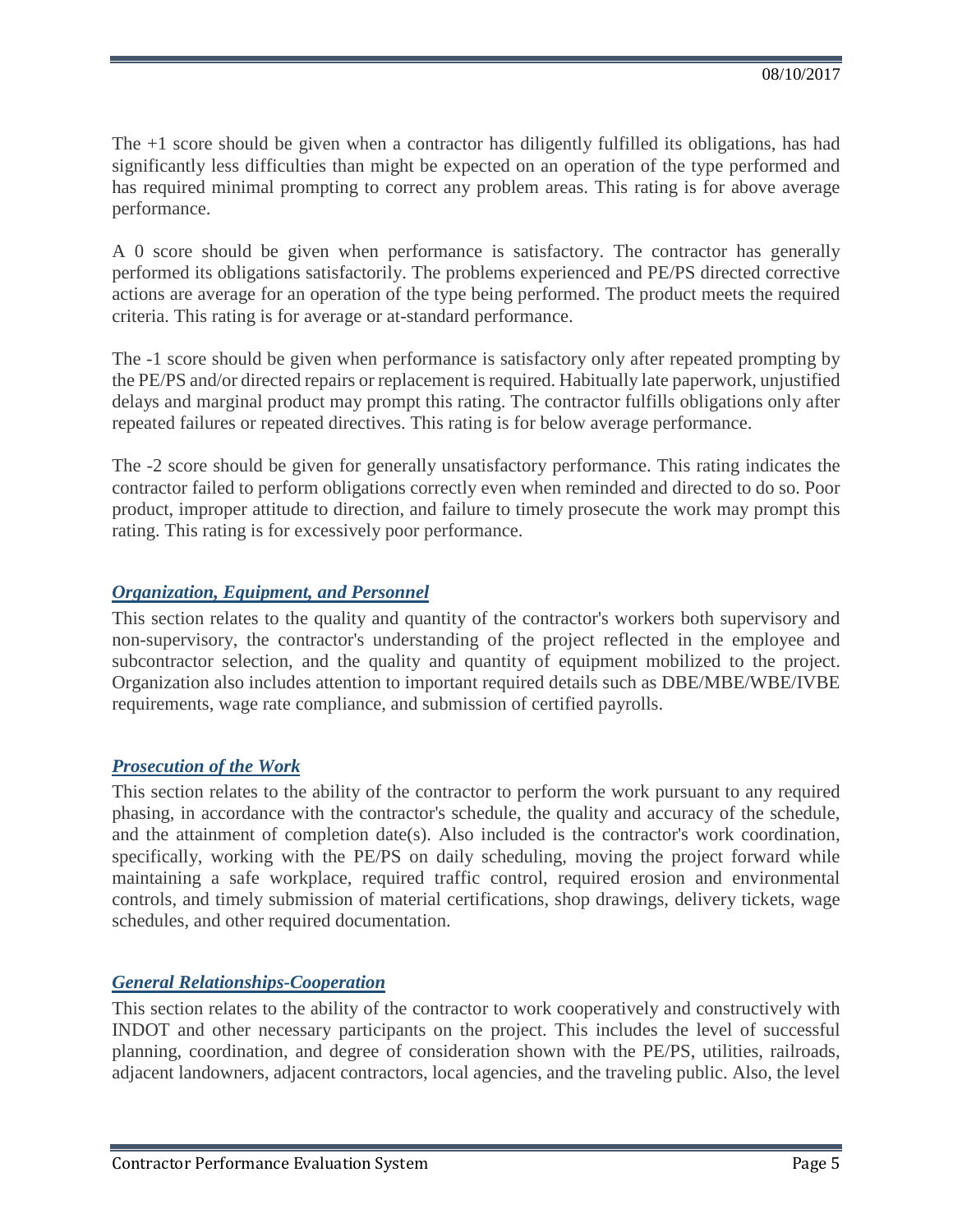of contractor cooperation with the PE/PS and/or the INDOT chain of command in resolving issues quickly and at the appropriate level.

## *Quality of Materials and Workmanship*

This section relates to the overall quality of the service or product. Included are component items such as the field office, quality of subcontractor work and materials, as well as the completion of punch list items and final clean-up. This includes the overall quality of construction practices, and quantity of items that required replacement or were of marginal quality. Also, the quality of the finished product and the smoothness, if applicable, compared to other projects of a similar nature.

## *Specific Work Type Questions*

The general questions in the **above four categories** will have to be answered for all contractors. In addition, when starting the evaluation, the PE/PS will have the option of selecting specific Work Types performed by the contractor. Additional questions will be generated regarding the Work Types chosen. More than one Work Type may be chosen for any specific contractor. If the Work Type does not match any of the types shown, then "Other" must be selected. Once this is done, a brief description of the Work Type must be entered.

## **Accessing the CPE System and Completing a CPE**

### *Accessing the CPE System*

All users will enter the system by accessing ITAP. For INDOT employees, the User ID and Password to access ITAP is the same ID and Password used to access the network and Citrix. Once into ITAP, the PE/PS should click on "Contractor Performance Evaluation", then "Click here to access application". The Dashboard will then be visible for PE/PS's and AE's. Other INDOT employees will not see the Dashboard, but instead will see the Search screen.

Companies not registered in ITAP will need to enroll as a New Business at the following web address:<https://itap.indot.in.gov/login.aspx>

After company enrollment, a CPE application request must be made. The primary contact person will be responsible for enrolling new users for their company. All consultant users who have ITAP user accounts and are registered in SiteManager as a PE/PS may already have automatically been given access to CPE. If problems are experienced during ITAP enrollment, ITAP Support can be contacted by clicking on the "envelope" icon in the upper left of the ITAP login screen.

Many prime contractors have already enrolled their company in ITAP. Once given access to CPE, contractors will only have access to the search screen and will only be able to see the evaluations on their company and the evaluations on subcontractors for the prime's contracts only.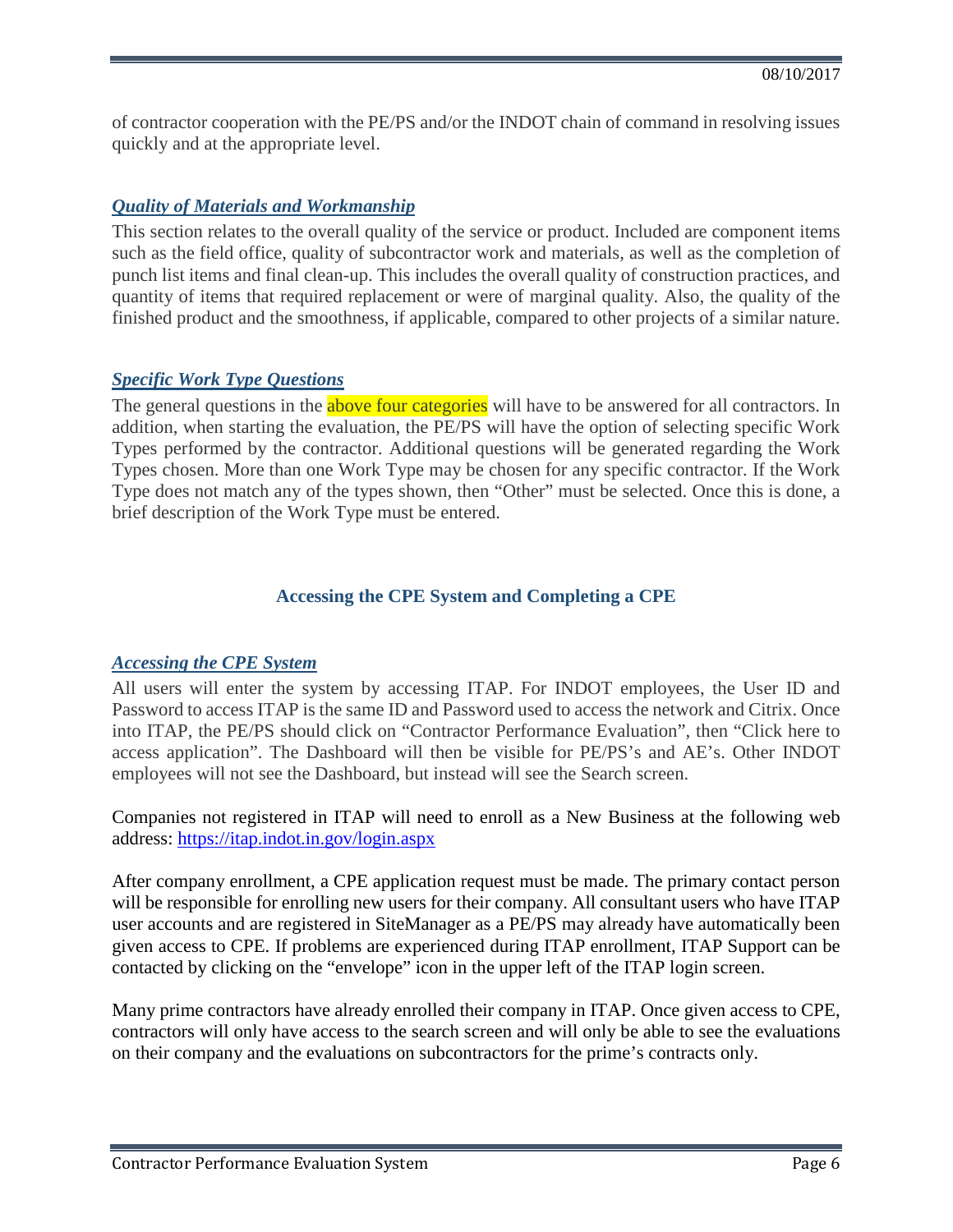### *Completing a CPE*

The following information must be completed before moving on to the questions:

**Evaluation Type:** Choices are Interim, Year End, and Final.

**Contractor Responsible Person:** Contact information must be entered. This is the person an evaluation will be e-mailed to once it is approved by the AE. Typically, this person is the field superintendent. However, the contractor is free to choose the recipient of this e-mail. It is the PE/PS's responsibility to ascertain contact information for subcontractors as well as the prime. **It is critical this information is accurate.**

**Choose Work Type:** Choose the work type appropriate for the contractor that is being evaluated. In some cases, choosing more than one work type is appropriate. In other cases, there is no work type that matches what is shown. For example, if a contractor was only on the job to place sidewalk, there is no work type that matches this description. In situations such as this, "Other" must be chosen. Once this is done, another box will open up immediately below. A brief description of the work type must be entered before any evaluation question can be answered. If "Other" is chosen, only the following four general categories will be evaluated: Organization Equipment and Personnel, Prosecution of Work, General Relationships/Cooperation, and Quality of Materials and Workmanship. For contractor's whose work type falls into the "Other" category, it is highly recommended that the PE/PS provide relevant and specific comments to each question as well as in the "General Comments" section. The General Comment section is also a good place to enter notes regarding issues that were not specifically rated elsewhere in the evaluation.

Contractor evaluation scores for each question range from  $+2$  to  $-2$ . For any question in which a -2, -1, or +2 is entered, a pop up box will appear. A Score Comment **must** be made as to why the score was given. Although the system does not require a comment when a  $0$  or  $+1$  is given, it is recommended comments be made where appropriate.

**Attachments:** Documents and photos may be attached to an evaluation to allow the PE/PS to include documented support to the evaluation's ratings. Attachments may be added at any time during the evaluation once the Documents icon in the upper left is clicked. *Note:* The AE may also attach documents using the same process.

#### **Notes to Reviewer:**

- Prior to submittal, the evaluation must be saved.
- **IMPORTANT!!!: After saving and closing an Evaluation, the Dashboard screen will appear. The PE/PS must click on the Speedometer icon in the top left of the Dashboard screen. This will refresh the screen and indicate that the Evaluation has been saved and has progressed to the next status. Although the evaluation has still been saved even if PE/PS does not click on this icon, the system might not reflect the change in status until the following day.**
- **It is critical for the PE/PS to enter the correct e-mail address of the Contractor or Subcontractor Responsible Person.**
- An evaluation can be performed at any time and saved without submitting.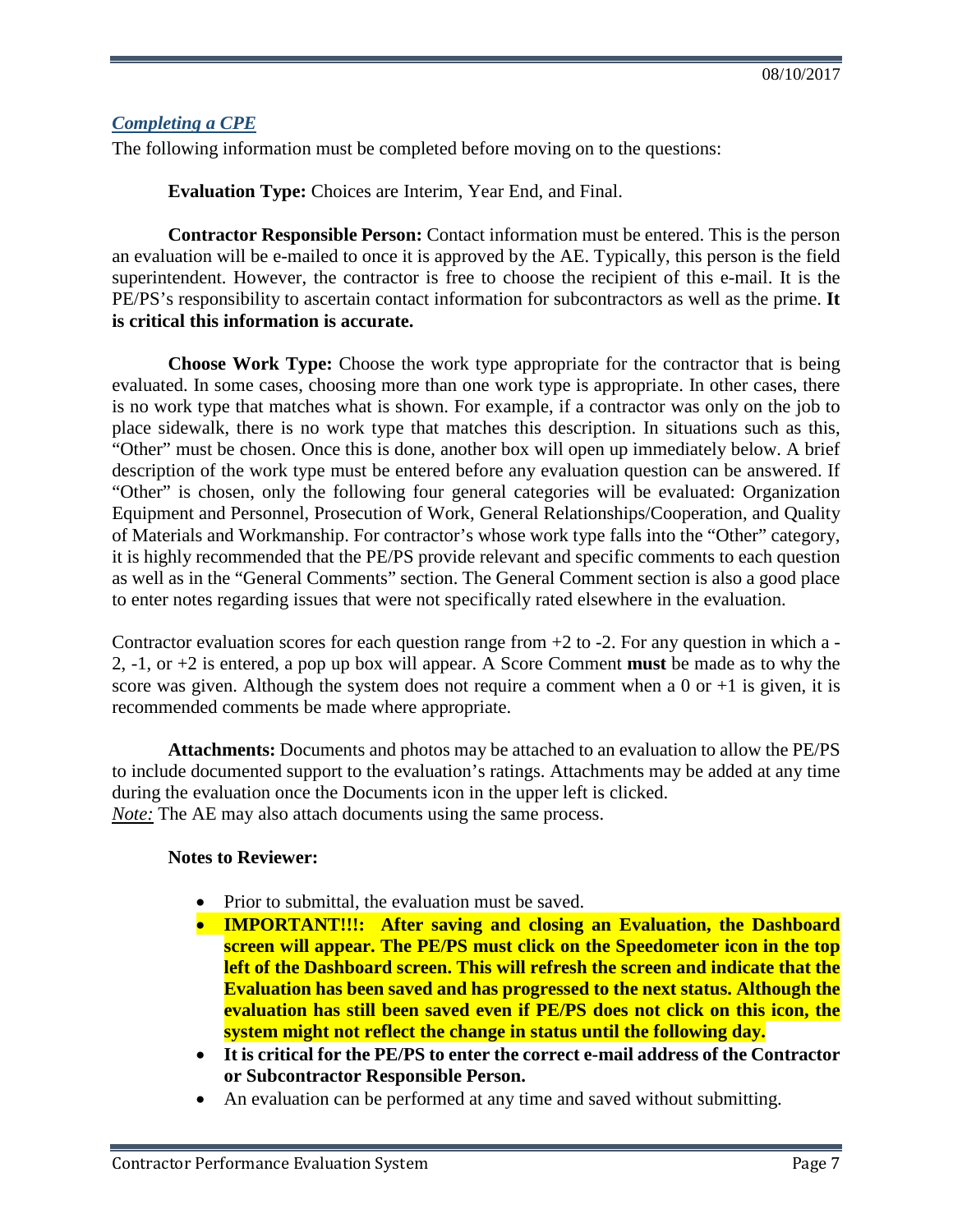- Subcontractor evaluations should be performed upon completion of its work.
- A submitted evaluation may be edited by the PE/PS once the AE sends it back unapproved or places it in Reconsideration status.
- Interim and Year End reports follow the same routing and approval process as the Final Evaluation reports.
- Only the AE can Delete an evaluation. The PE/PS must contact the AE to inform them which evaluation requires deletion. Shown below are some of the reasons an evaluation might need to be deleted:

- A duplicate evaluation has been generated by SiteManager or the PE/PS.

- An evaluation is shown for a Supplier or Trucking Company. Although the PE/PS may perform an evaluation on either of these entities, it is not customary to do so.

- A subcontractor whose original subcontract totaled \$10,000 or more was not used.

*Note*: As noted in the Evaluation Frequency section, evaluations are not required for subcontracts less than \$10,000. For these evaluations, the PE/PS should begin the evaluation by clicking on the  $+$  sign. A pop up box will appear asking if the PE/PS wishes to continue with the evaluation. By clicking "No", the evaluation will be deleted and will disappear from the PE/PS's dashboard.

• Once all questions have been answered and required comments have been made, the evaluation is ready for submittal. Once an evaluation is submitted, an e-mail notification will be sent to the AE.

#### *Area Engineer Responsibility*

Once the PE/PS submits a Contractor Performance Evaluation, the AE will receive an automated e-mail stating such.

Upon logging into ITAP and the Contractor Performance Evaluation program, the AE will see his/her dashboard along with assigned contracts.

All questions and comments can be accessed.

Comments the AE wishes to make can be done in the "General Comments" section. Score Comments cannot be entered by the AE for any specific question.

Upon completion of review, the AE may choose one of the following options:

**1. Save and Send Back to Reviewer**: This might be done in the following types of situations: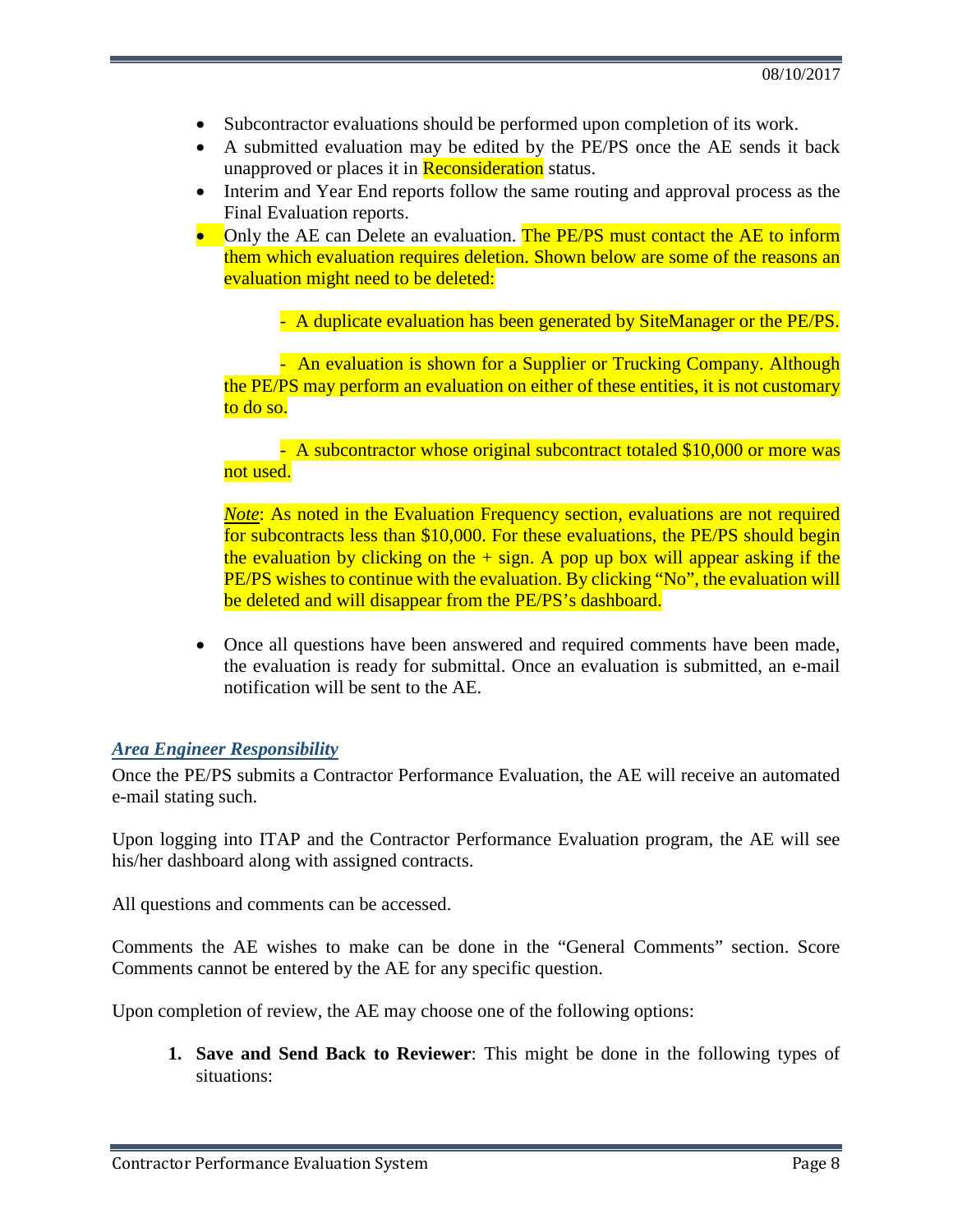- The AE perceives the scores to either not accurately reflect the work or were not consistent with scores from other contracts for similar type and quality of work.
- PE/PS provided insufficient comments to specific questions.
- Incorrect information.
- Evaluation lacks appropriate attachments to justify comments.

A comment as to why the evaluation is being returned unapproved must be made in the Evaluation Log.

- **2. Save and Approve**: In this situation, the AE agrees with the evaluation. Once this option is selected, the evaluation is approved, and an automated e-mail is then sent to the contractor's representative (Contractor Responsible Person) for review.
- **3. Delete**: This option might be chosen in the following situation:
	- Subcontract is for less than \$10,000 and the work performed does not warrant an evaluation.
	- To delete a duplicate evaluation.
	- To Delete an evaluation of a Supplier or a Trucking Company.

*Note*: An evaluation may be deleted while it is still in Not Started status. To Delete an evaluation, click on the "trash can" button to the far right of the screen. In most cases, the PE/PS will need to inform the AE when an evaluation requires deletion.

**4. Request to Reconsider Evaluation:** After evaluation approval, if the contractor requests that the evaluation be reconsidered, the AE is responsible for placing it into Reconsideration status and following the steps recommended in the Reconsideration section below. Evaluation is placed in this status by clicking on the "check mark" button on the far right hand side of the Dashboard screen.

After reconsidering the evaluation, the AE may choose one of the following options:

- a. **Save and Approve Evaluation as Submitted**: When this is selected, the AE, after reviewing the merits of the Contractor's request for Reconsideration, has decided the existing version of the evaluation was satisfactory, and no changes are necessary.
- b. **Save and Revise per AE Request**: When this is selected, the AE has determined the request for Reconsideration has merit. Comments will be required prior to sending evaluation back to PE/PS for revisions.

*Note:* The AE may attach documents to an evaluation using the same process, described above, as the PE/PS.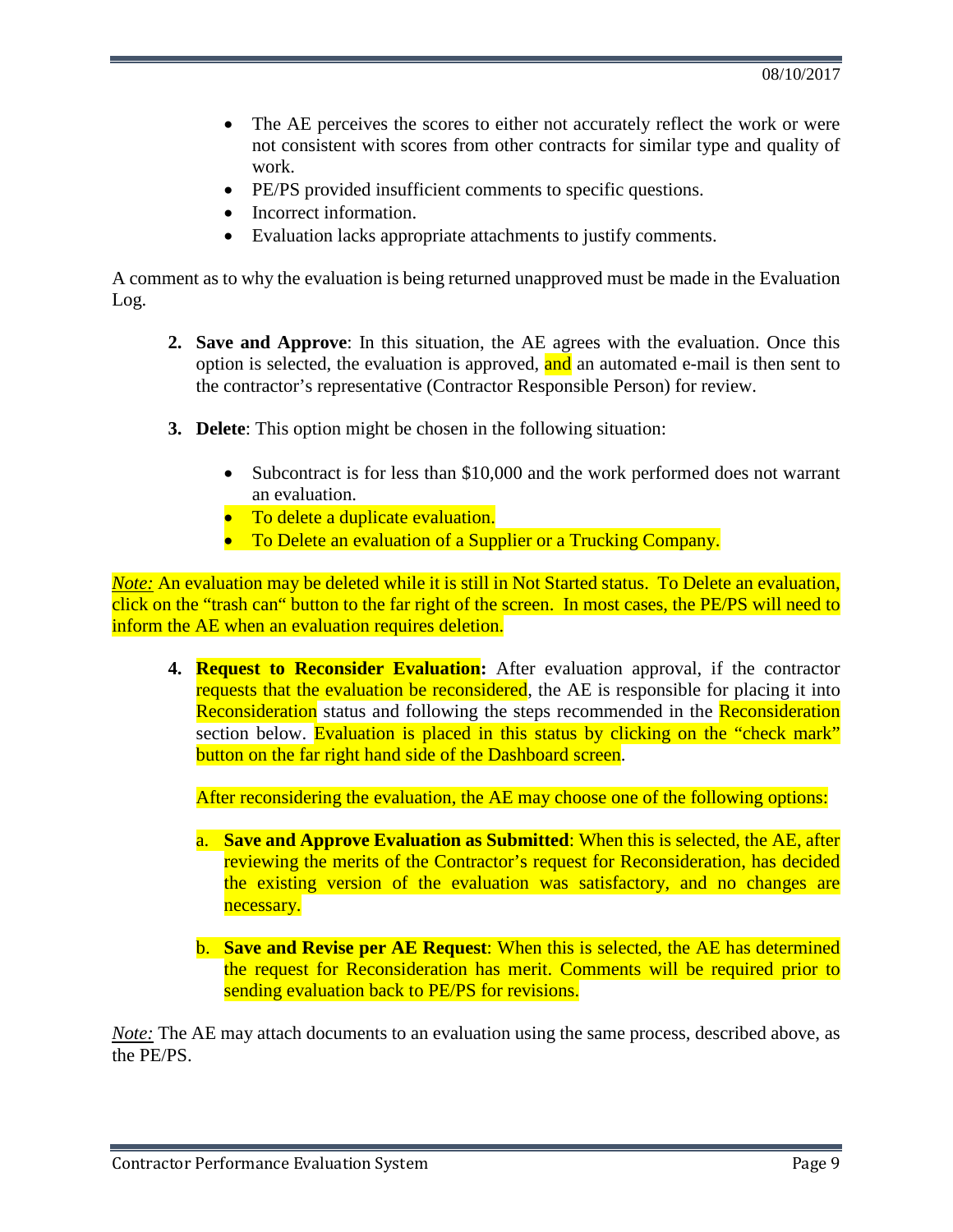### *Contractor Score*

Scores from each of the sections are summarized and totaled near the bottom of the evaluation. A score of less than zero in any section, or a score of -2 on any rating question may result in referral to the Prequalification Committee.

#### *Score Comments and General Comments*

Score Comments are summarized and General Comments may be made in these sections which appear near the bottom of the evaluation. Use of these sections has been discussed previously.

#### *Evaluation Log*

As an evaluation progresses through the system, auto-generated events will be captured in the Evaluation Log located at the top of the online form.

A comment can be added to the log by clicking on the Evaluation Log icon in the upper left, then clicking the plus sign on the right of this section. Comments that go to the Evaluation Log will not be visible on the evaluation that is sent to the contractor.

#### *Reconsideration*

The online evaluation does not require the signature of the contractor's project designated representative (Contractor Responsible Person). A contractor that disagrees with an evaluation may make a request to have the evaluation reconsidered by contacting the AE in writing within 15 days of receiving the evaluation. Upon receiving this notice, the evaluation should be revisited within CPE by the AE and placed into **Reconsideration** status. The contractor should be afforded an opportunity to discuss the evaluation and make a case for an adjustment to any of the ratings. This opportunity may take the form of a phone conversation or a face to face meeting. After considering the contractor's position, the AE may choose to have the PE/PS make adjustments to the ratings or leave them as they are. Correspondence **generated during the Reconsideration** process should be included in the attachments to the evaluation.

### *Timeliness of Submitting Evaluations*

Upon entering the Substantial Completion Date for a contract in SiteManager, the PE/PS will receive an e-mail for each evaluation that has not been performed as of that date. A second set of e-mails will be sent for evaluations that have not been completed within 30 days of Substantial Completion. These reminders will also request that the PE/PS submit any outstanding evaluation within 5 days. The PE/PS should contact the AE if they believe submission of the evaluation should be delayed. In addition, the AE will receive the 30 day e-mails. A list of evaluations in this category will appear on the Overdue Report.

No further reminders will be sent. Once the contract is 180 days past Final Acceptance, any evaluation that has not been submitted will be removed from the PE/PS's Dashboard. Although an evaluation can still be performed by selecting the check box to "Include contracts that are no longer current" on the right hand side of the dashboard screen, it is assumed the accuracy of a report